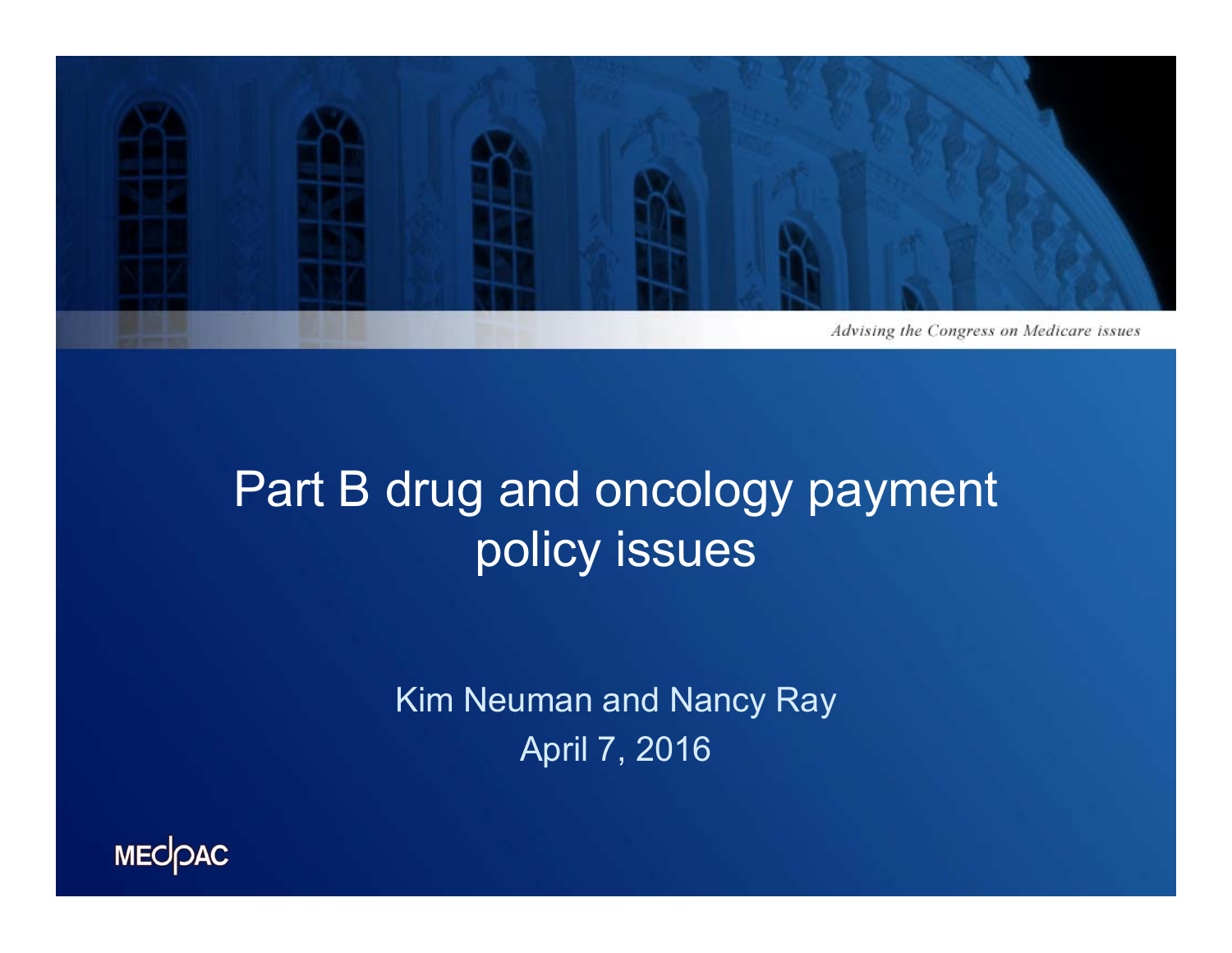#### Outline of presentation

#### $\blacksquare$ Part B drug payment policy options

- **Restructuring ASP add-on**
- **E** Limit on ASP growth
- **E** Consolidated billing codes
- Restructuring the Competitive Acquisition Program
- $\blacksquare$ Part B drug dispensing and supplying fees
- $\blacksquare$  Case studies on improving efficiency of oncology services
	- Risk-sharing agreements
	- Clinical pathways
	- **Oncology medical homes**
	- **DIE-** Oncology episodes-of-care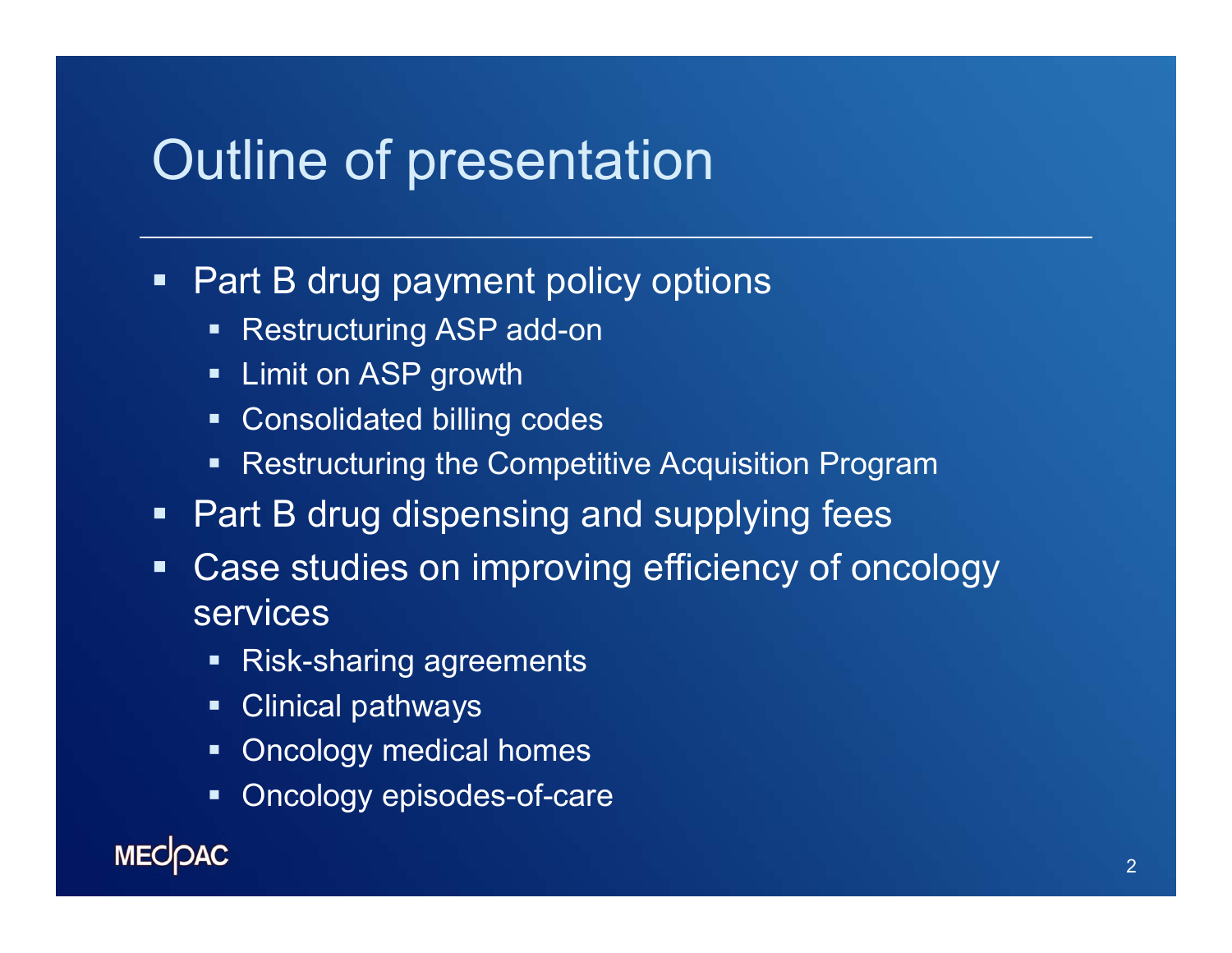# Background on Part B drugs and Medicare payment

- $\blacksquare$  In 2014, Medicare and beneficiaries spent over \$20 billion on Part B covered drugs paid 106% of ASP, including:
	- Ξ Drugs administered by physicians and outpatient hospitals
	- $\blacksquare$ Certain drugs furnished by DME and pharmacy suppliers
- ASP is the average price realized by the manufacturer for sales to all purchasers (with some exceptions) net of rebates, discounts, and price concessions
	- $\blacksquare$  The prices individual providers pay for a drug may differ from ASP for a variety of reasons (e.g., price variation across purchasers, 2-quarter lag in ASP payment rates, prompt pay discounts)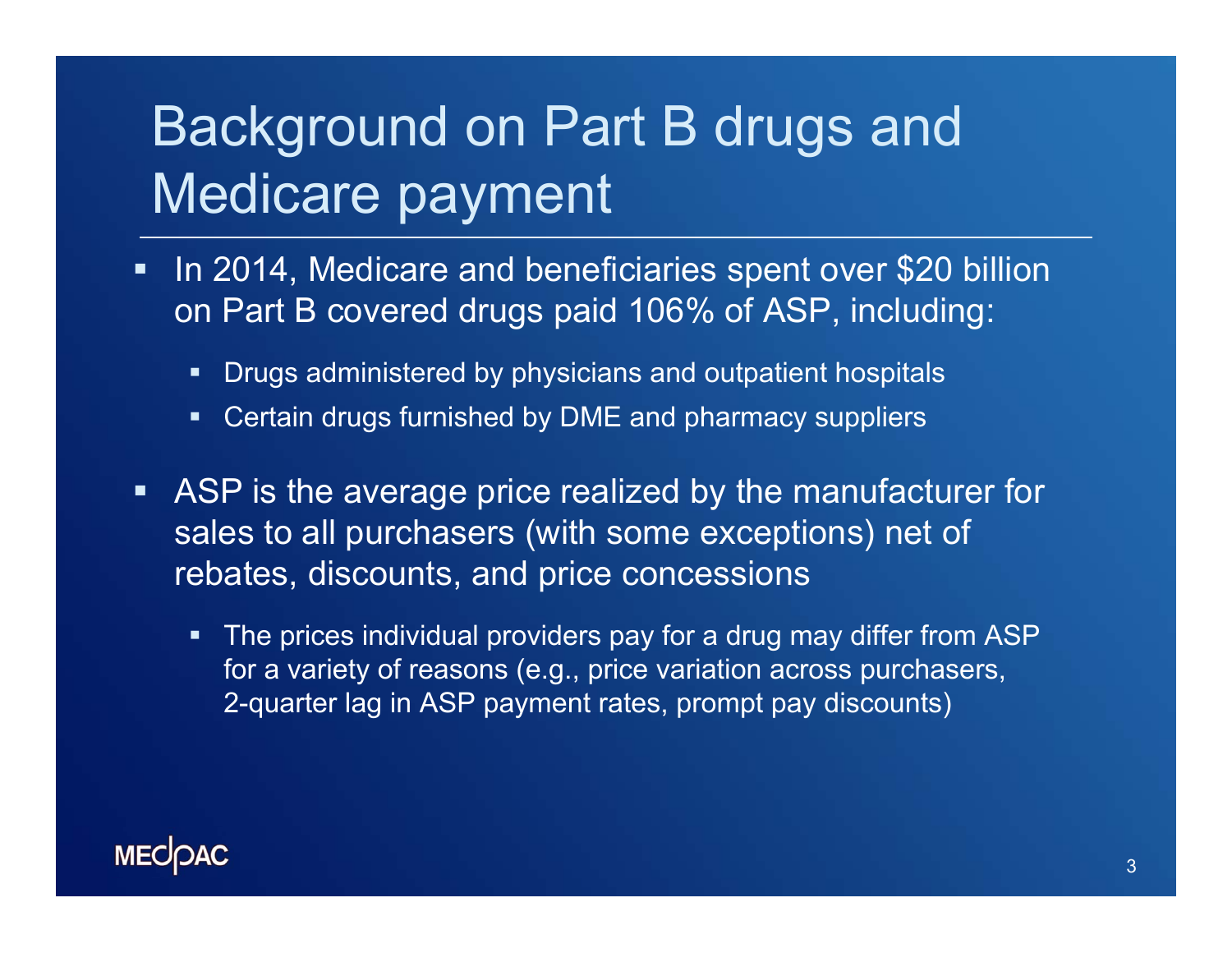#### Policy option: Restructuring the ASP add-on

- **The 6% add-on may incentivize use of higher-priced** drugs, although few studies have examined this issue
- Policy option: 103.5% of ASP + \$5 per drug per day
- **Savings of about 1.3% (\$270 M per year assuming** no utilization changes)
- **Add-on increased for drugs with ASP per** administration less than \$200; decreased for others
- $\blacksquare$  Reduces Part B drug payments to outpatient hospitals, ophthalmologists, rheumatologists, and oncologists; increases payments to primary care physicians

Data are preliminary and subject to change

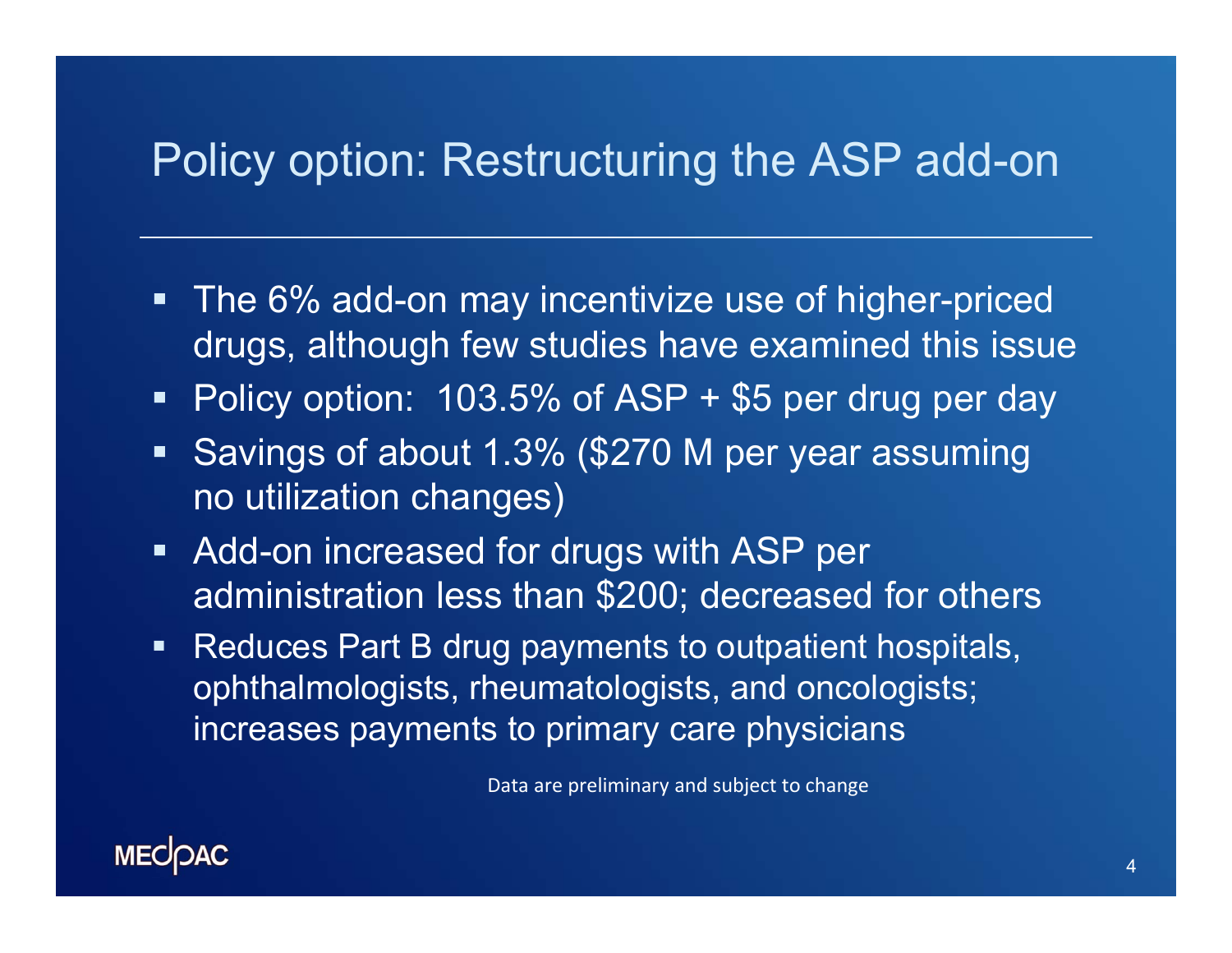#### Implication of policy option

- $\blacksquare$  May increase the likelihood of substitution of a low-priced drug for a high-priced drug in situations where therapeutic alternatives exist
- **Some small purchasers might have difficulty purchasing** expensive drugs at the Medicare rate, but this would depend on how manufacturers respond to the payment changes
- **If some oncology practices had difficulty purchasing drugs** at the Medicare payment rate, it might contribute to the trend toward more hospital-based oncology care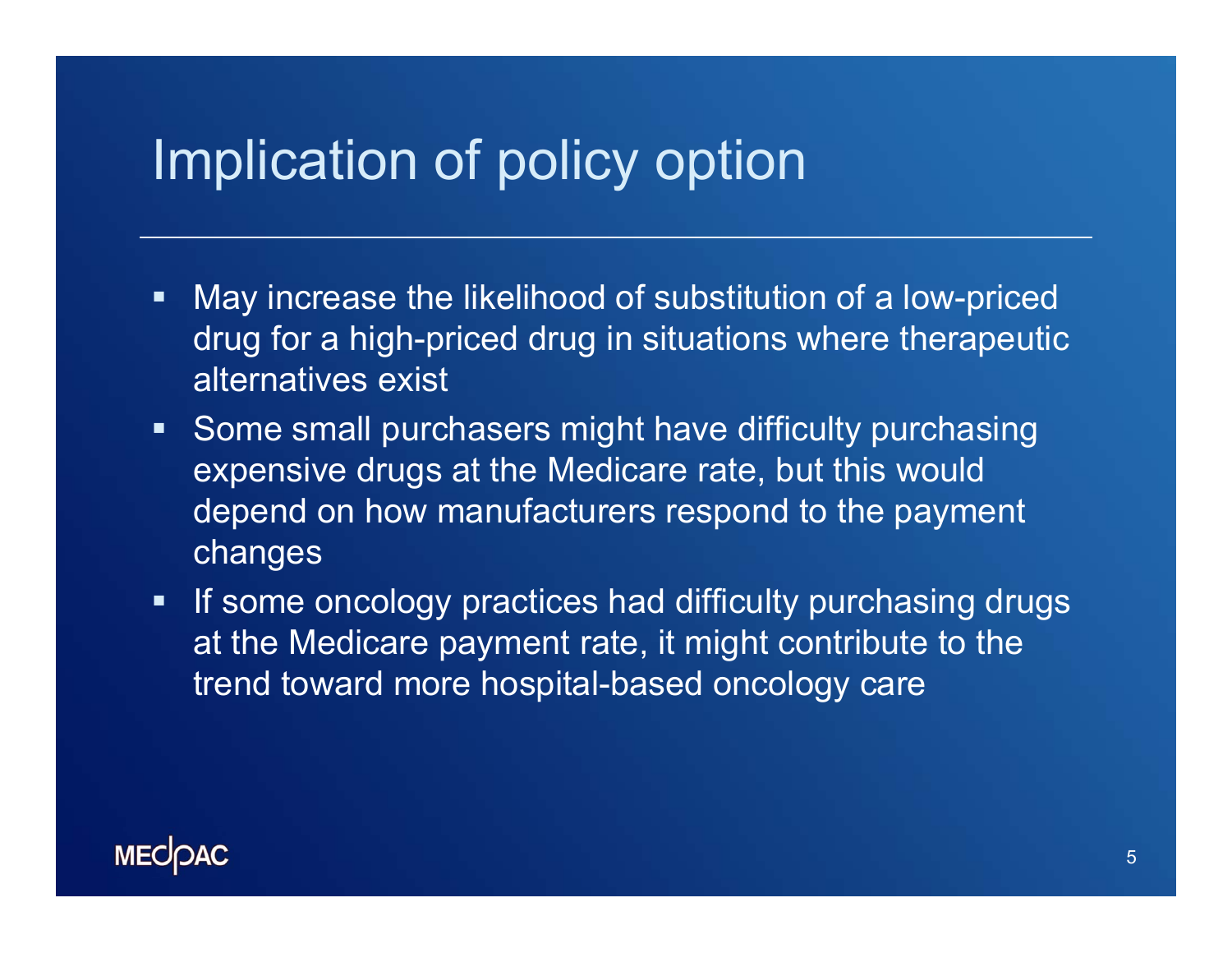## Policy option: Limit on ASP growth

- $\blacksquare$  No limit on how much Medicare's ASP+6 payment rate for an individual drug can increase over time
- $\blacksquare$  Median ASP growth for the 20 highest-expenditure drugs has exceeded inflation since 2010
- **Policy option: Place a limit on how much Medicare's** ASP+6 payment for a drug can increase over time
- $\blacksquare$  Could be operationalized via a manufacturer rebate or a limit on growth in ASP+6 rates paid to providers
- П Who bears financial risk depends on the approach
	- $\blacksquare$ Manufacturers would bear the risk with a rebate
	- **Providers would bear the risk with a limit on growth in the** ASP+6 rates paid to providers

**MECOAC**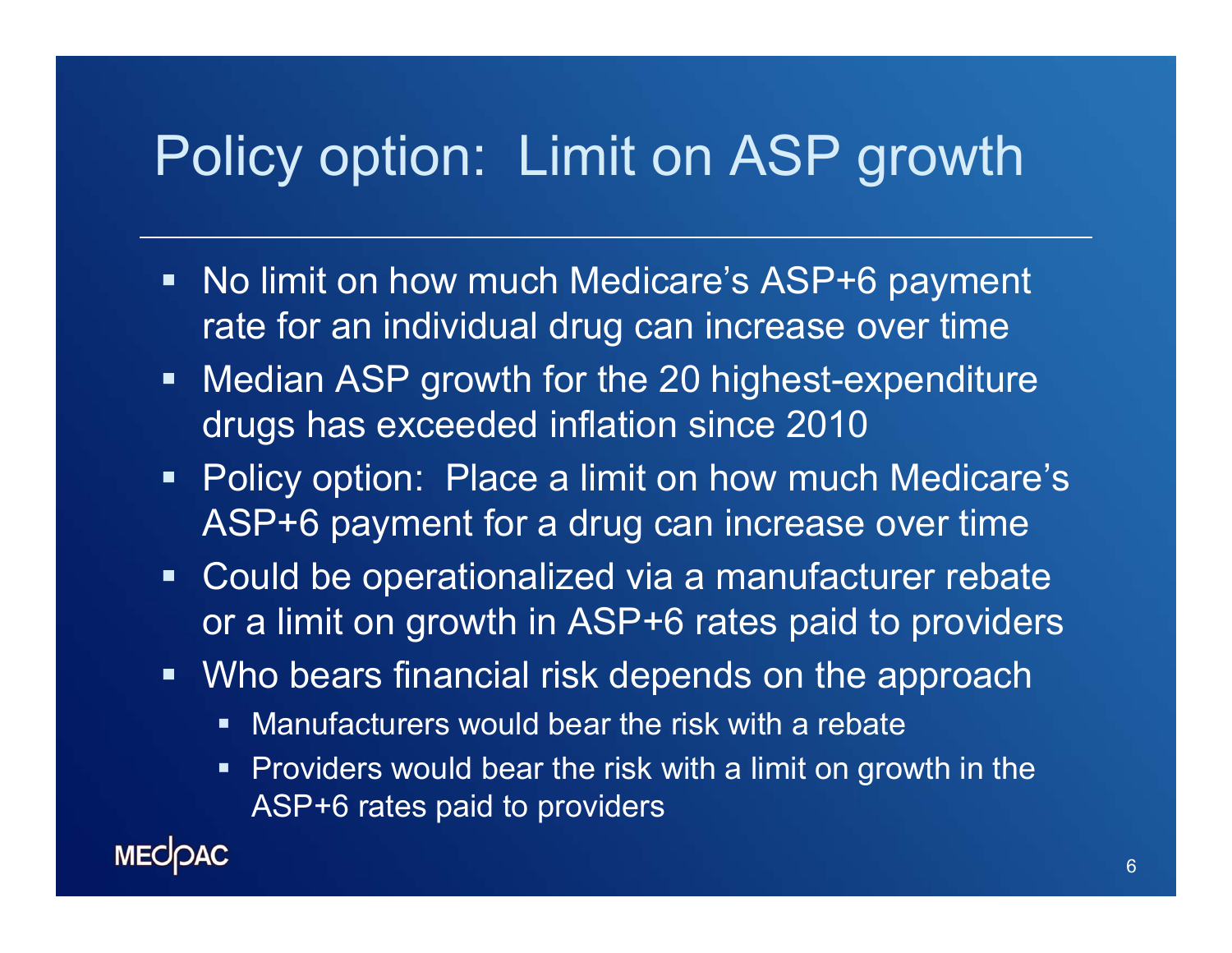# Policy option: Consolidated billing codes

- $\blacksquare$  Single-source drugs and reference biologics receive their own billing code and are paid based on their own ASP, which does not promote strong price competition among products with similar health effects
- **Policy option: Put products with similar health effects** in the same billing code
- $\blacksquare$  Biosimilars and the reference product
	- Could consider placing all these products in one billing code based on FDA's determination that they are biosimilar
- **Other drugs and biologics with similar health effects** 
	- Secretary could develop a process to obtain clinical input to identify products with similar health effects

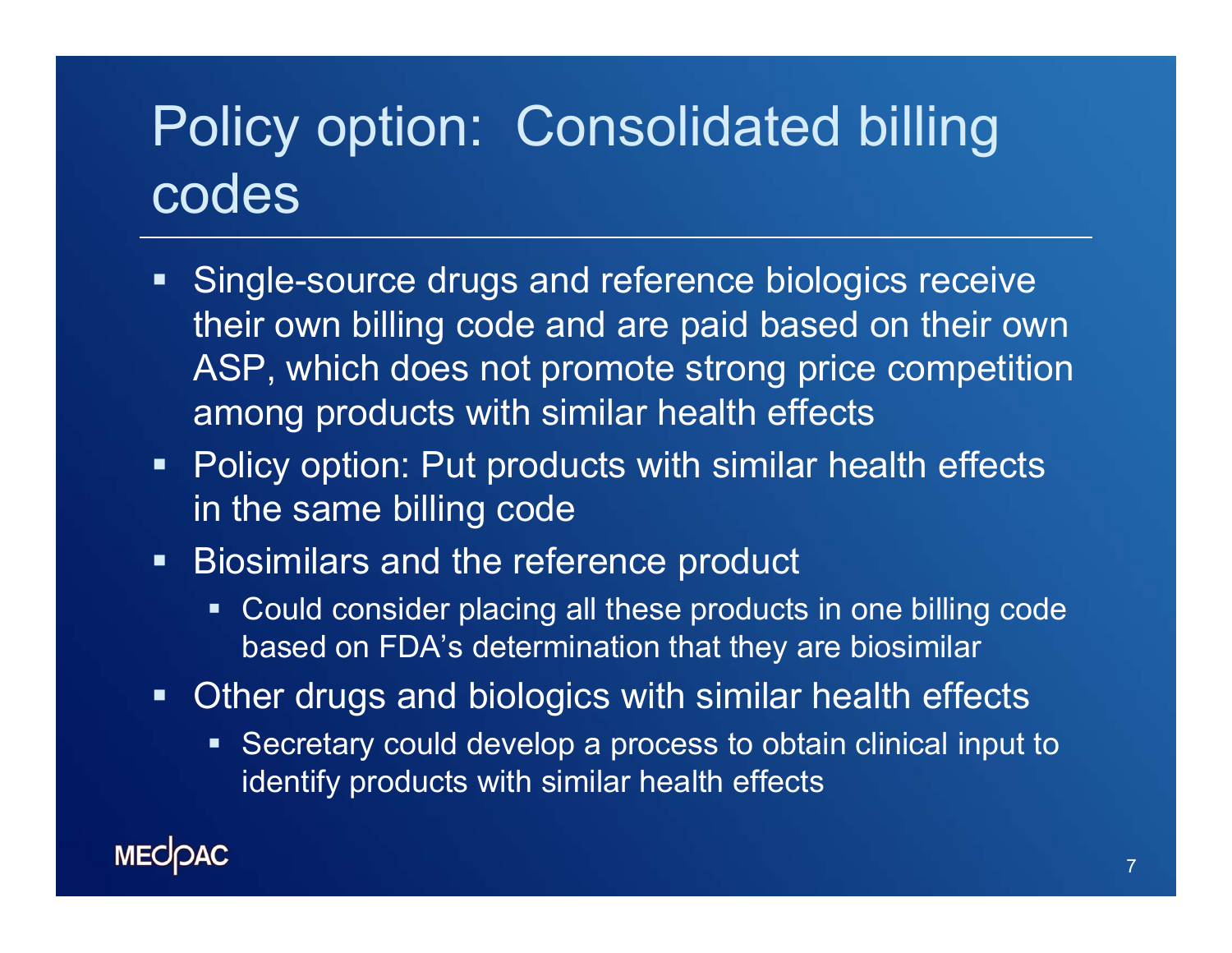# Competitive Acquisition Program (CAP)

- Voluntary CAP Program: July 2006 Dec. 2008
- $\blacksquare$  Physicians who enrolled obtained CAP drugs through a Medicare selected vendor
	- Vendor supplied drug to physician
	- Medicare paid physician for administration of drug
	- $\blacksquare$  Medicare paid vendor for drug and vendor collected drug cost-sharing from beneficiary
- **Vendor selected and prices set through competitive** bidding process. One vendor participated.
- Program faced challenges due to low physician  $\blacksquare$ enrollment and vendor having little leverage to get favorable prices **MECOAC**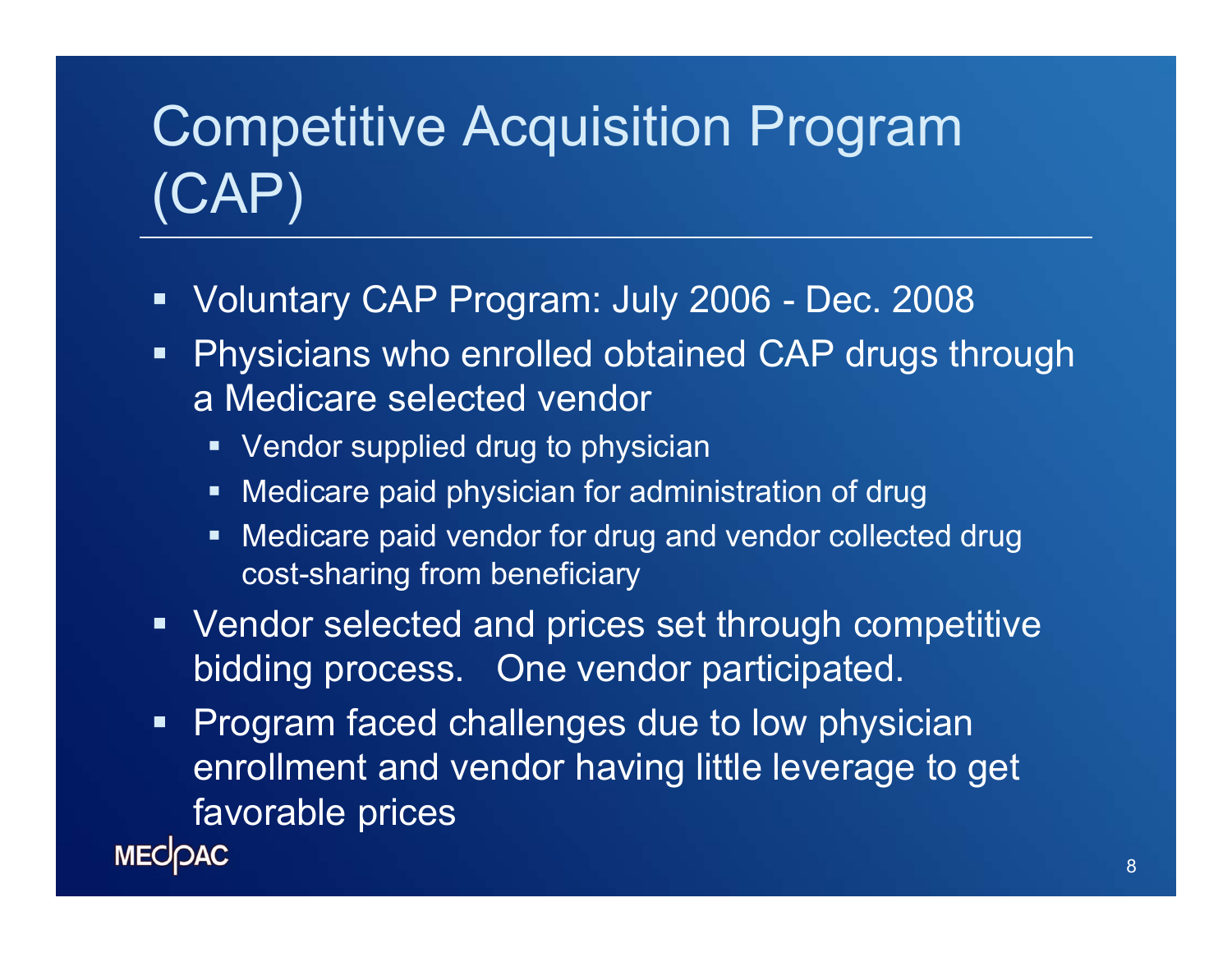# Policy option: Restructuring the CAP program

- **Voluntary program but encourage physician** enrollment by:
	- **Dealleng** shared savings for physicians,
	- Reducing or eliminating the ASP add-on in traditional buyand-bill system, and
	- Restructuring CAP to be a stock replacement model or a GPO model
- $\blacksquare$  Permit vendor to operate a formulary and provide vendor with shared savings opportunities
- **Beneficiaries also share in savings through lower** cost sharing if prices are lower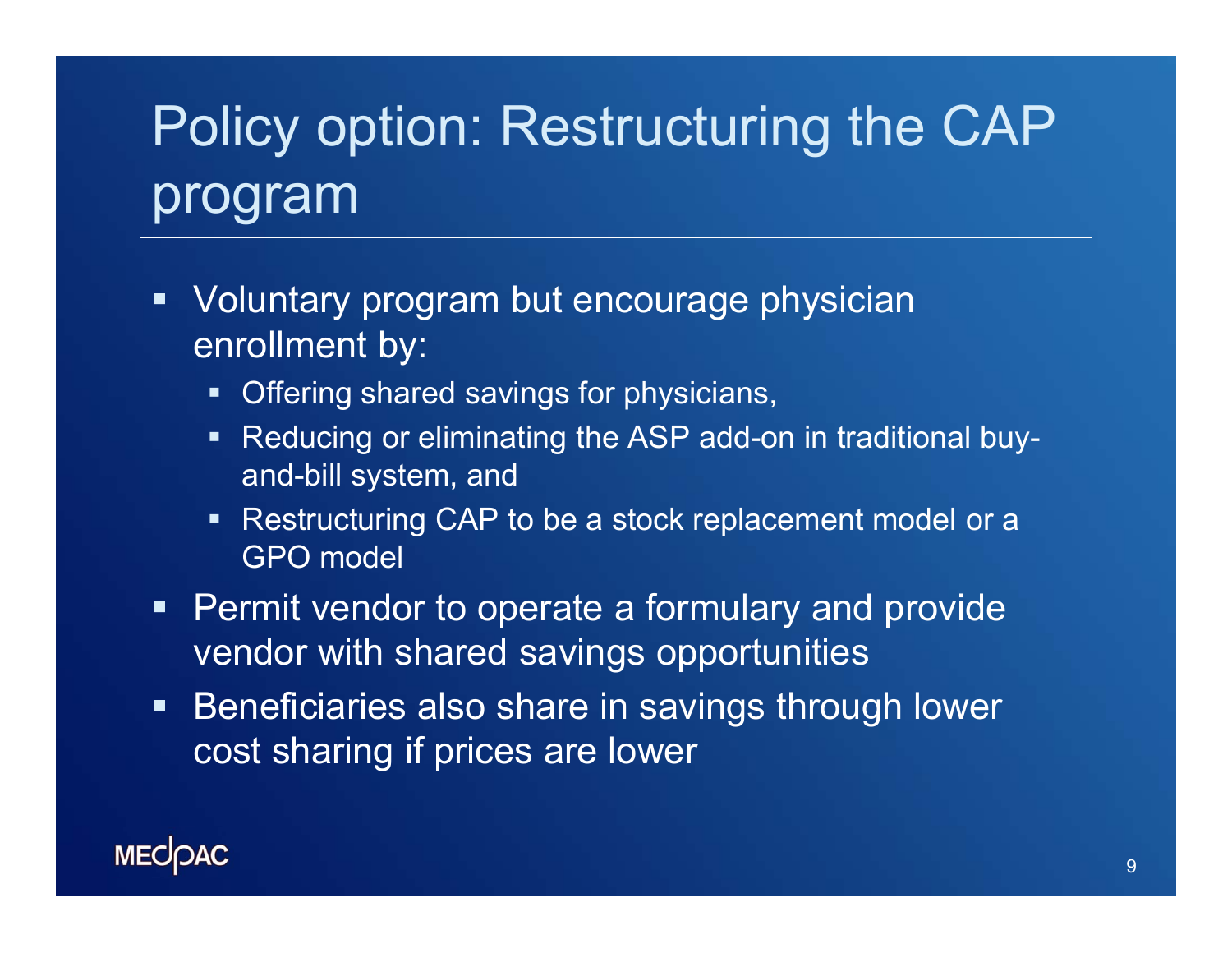## Part B dispensing and supplying fees

- $\blacksquare$ Total spending of \$155M on these fees in 2014
- $\blacksquare$  Dispensing fee for inhalation drugs is \$33 per 30-day supply and \$66 per 90-day supply
- **Supplying fee for oral anticancer, oral anti-emetic,** and immunosuppressive drugs is \$24 for 1<sup>st</sup> script and \$16 for each additional script in a 30-day period
- **These dispensing and supplying fee rates were set in** 2006 based on limited data
- **OIG reported that Medicare Part D and Medicaid paid** dispensing fees of less than \$5 per script in 2011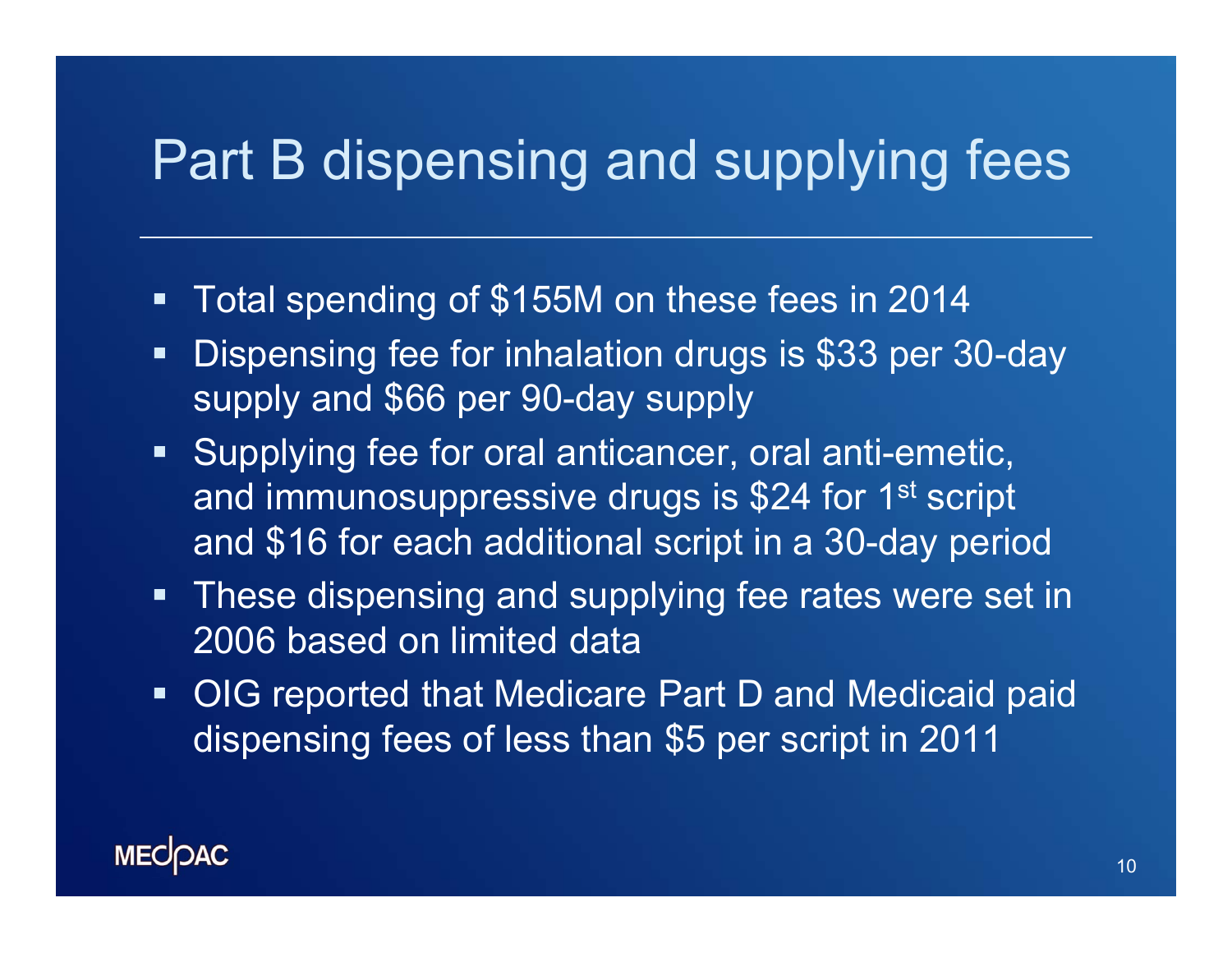#### Improving the efficiency of oncology services in FFS

- **Part B Medicare spending for anticancer drugs** administered in offices and HOPD is substantial
- **Prior exploratory data analysis found that** oncology drugs and administration account for nearly half of total six-month episode spending
- In MedPAC's June 2015 report, we began to examine approaches for bundling oncology services including Part B oncology drugs and biologics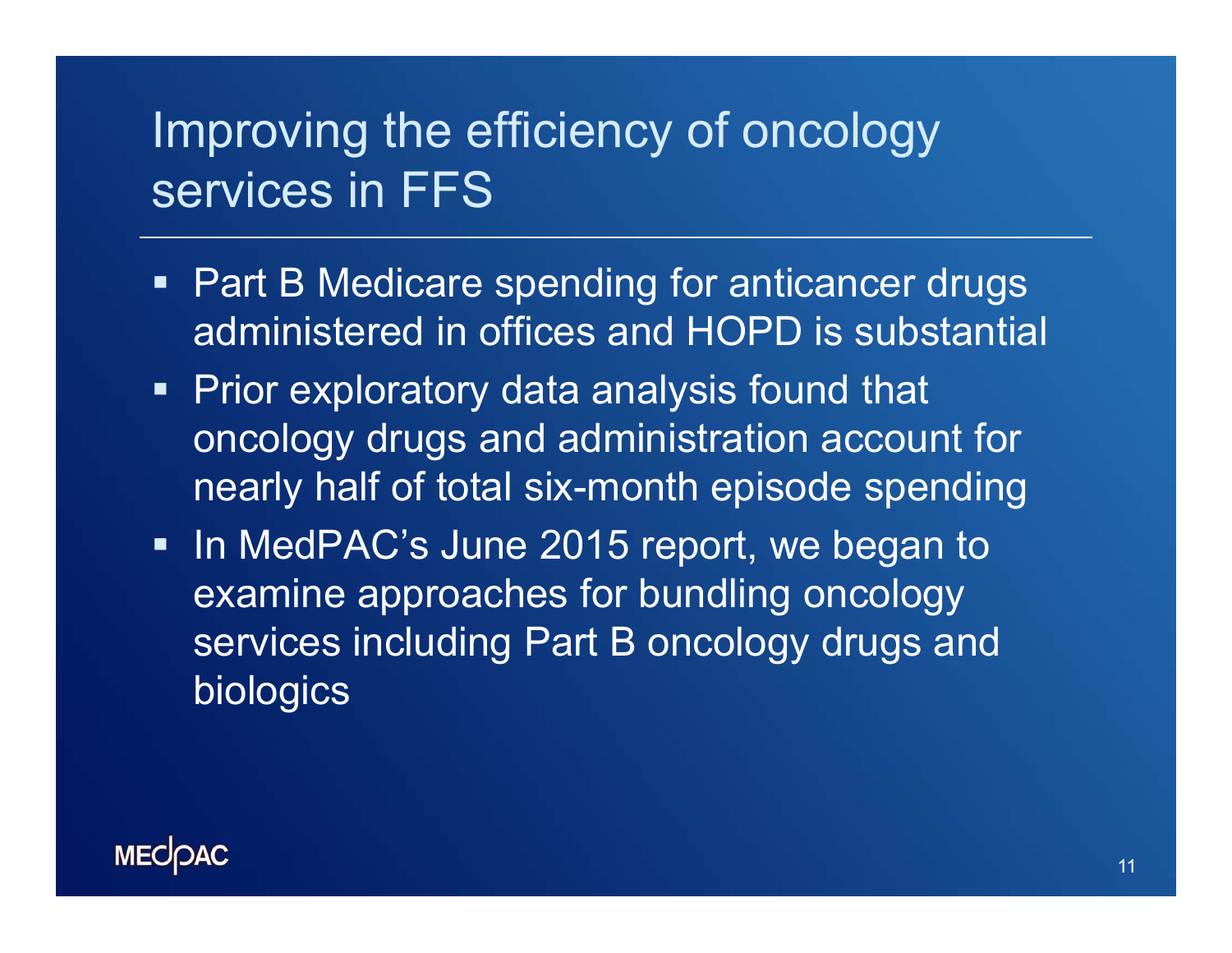#### Four case studies

- **Two case studies on narrower approaches** 
	- *Risk-sharing agreements* attempt to get a better price for drugs
	- **Clinical pathways attempt to make providers more** sensitive to the cost of anticancer drugs
- **Two case studies on broader approaches** 
	- *Oncology care medical homes* attempt to redesign care delivery
	- *Episodes-of-care* hold providers financially accountable for anticancer drugs and other outpatient and inpatient services

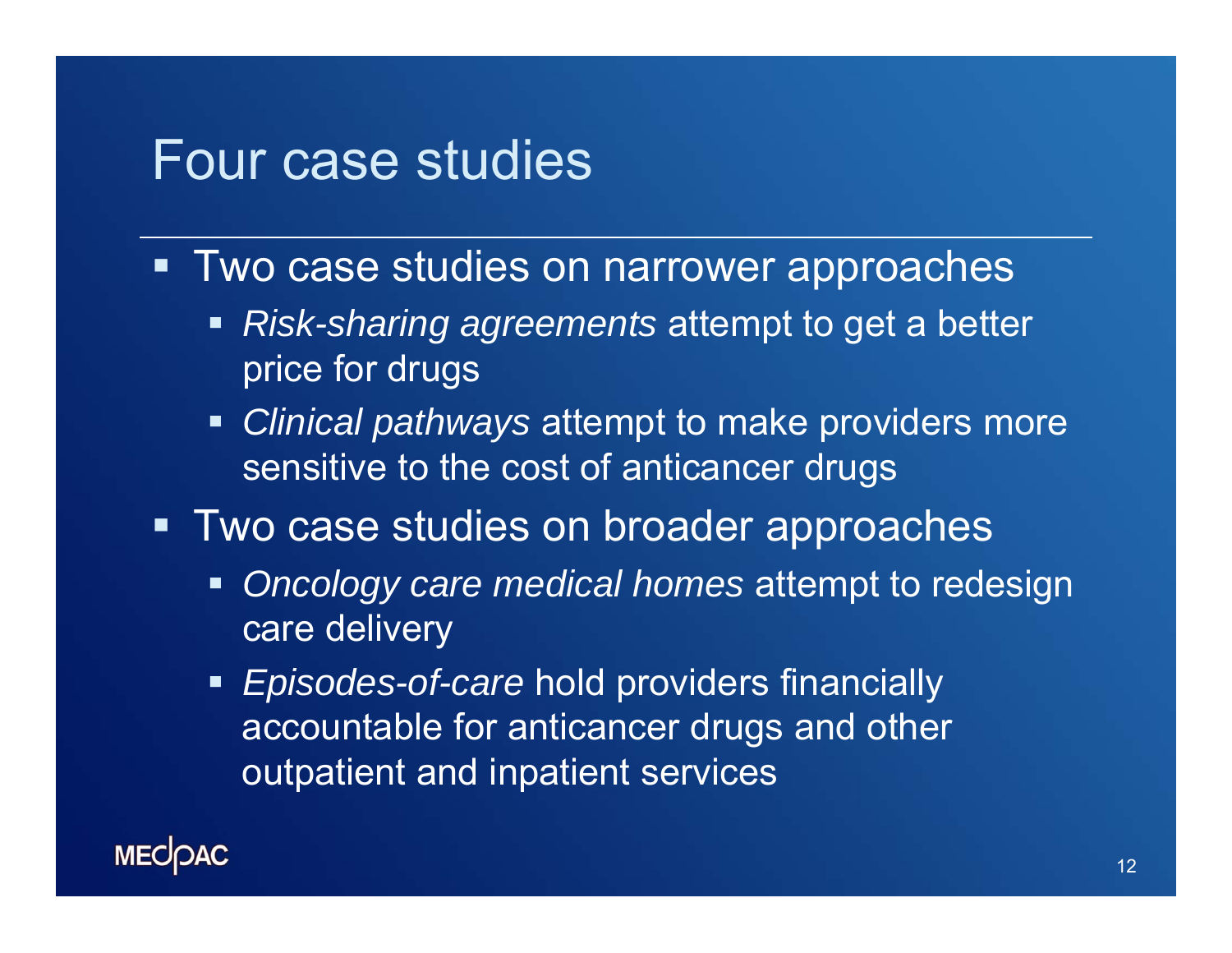#### Risk-sharing agreements

- $\blacksquare$ Goal: improve the value of drug spending
- $\blacksquare$  Agreements between payers and product developers that link a drug's payment to patient outcomes
- **Under an agreement with United Kingdom's National** Institute for Health and Care Excellence, the product developer assumes cost of bortezomib for patients who do not respond to therapy
- **The product developer provides a refund (or** replacement product) to the payer for nonresponders
- **Patient response is based on a biomarker for disease** progression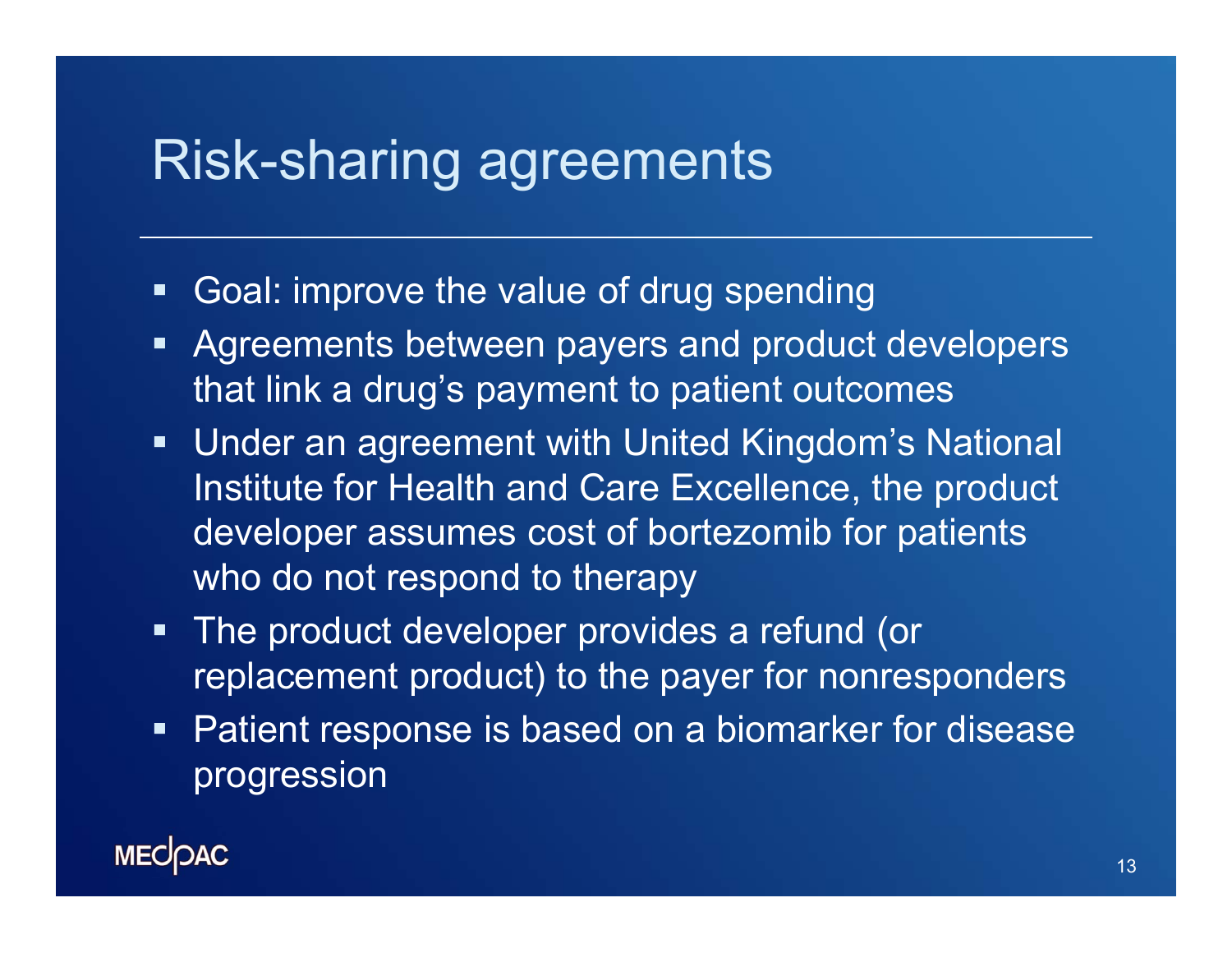#### Clinical pathways

- Goal: reduce prescribing variability, improve quality of care, and reduce costs of care
- **Pathways are evidence-based treatment protocols** used by commercial payers and providers that identify specific treatment options based on clinical benefit, minimizing toxicity risk, strength of national guideline recommendations, and cost
- **Some providers have developed their own pathways** while others use pathways developed by third-party vendors
- $\blacksquare$ Link providers' payment to pathway adherence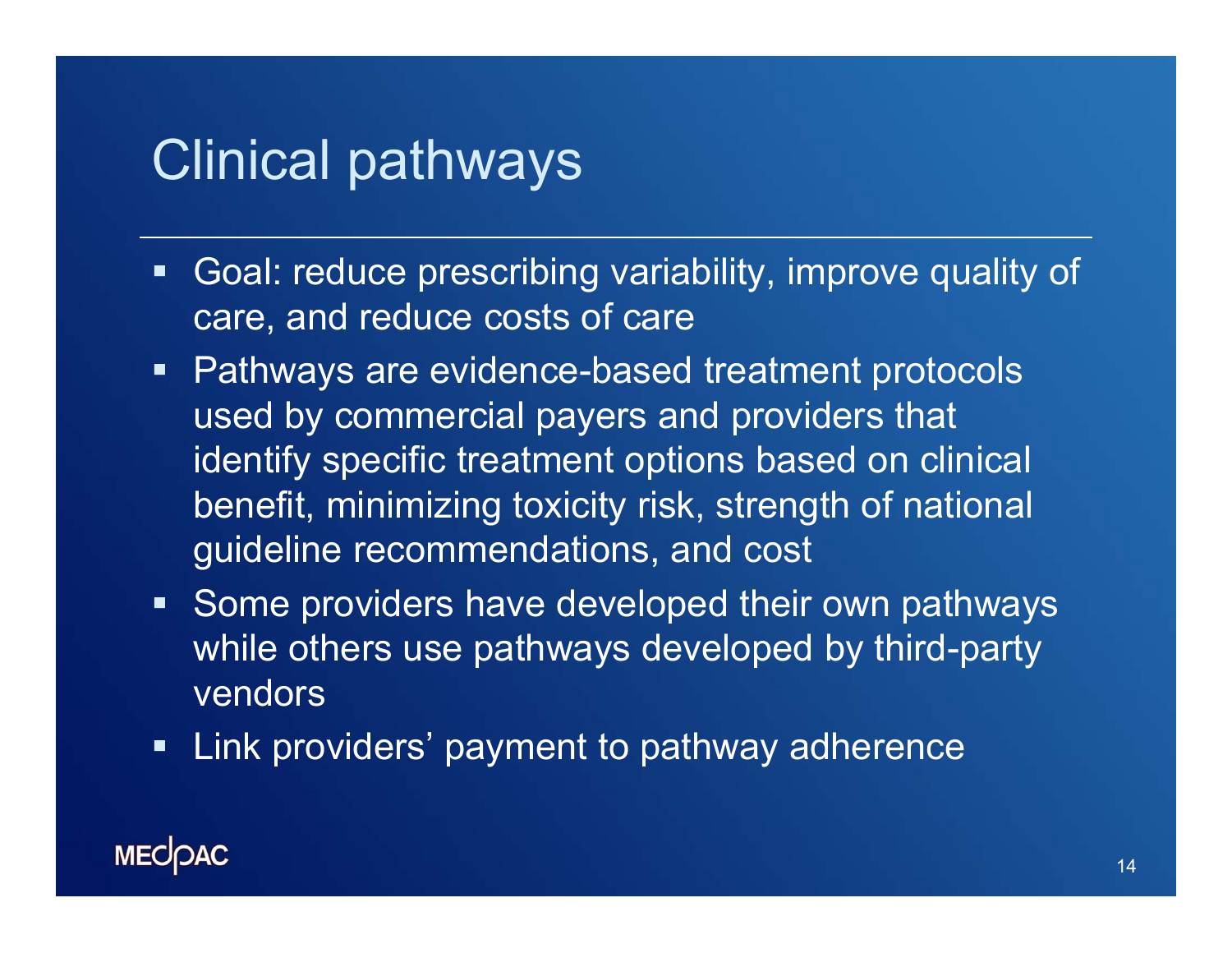#### Oncology medical homes

**Goal: improve health outcomes, enhance patient** care experiences, improve timeliness and coordination of care, and reduce costs of care

#### COME HOME model

- $\blacksquare$  CMS awarded grant to seven medical oncology practices to implement and test a medical home model of care delivery for Medicare FFS, MA, Medicaid, and commercially insured patients with seven cancer types
- **Practices' capabilities included: Triage pathways,** same-day appointments, extended and weekend hours, clinical pathways, and patient education
- Three-year grant ended in 2015

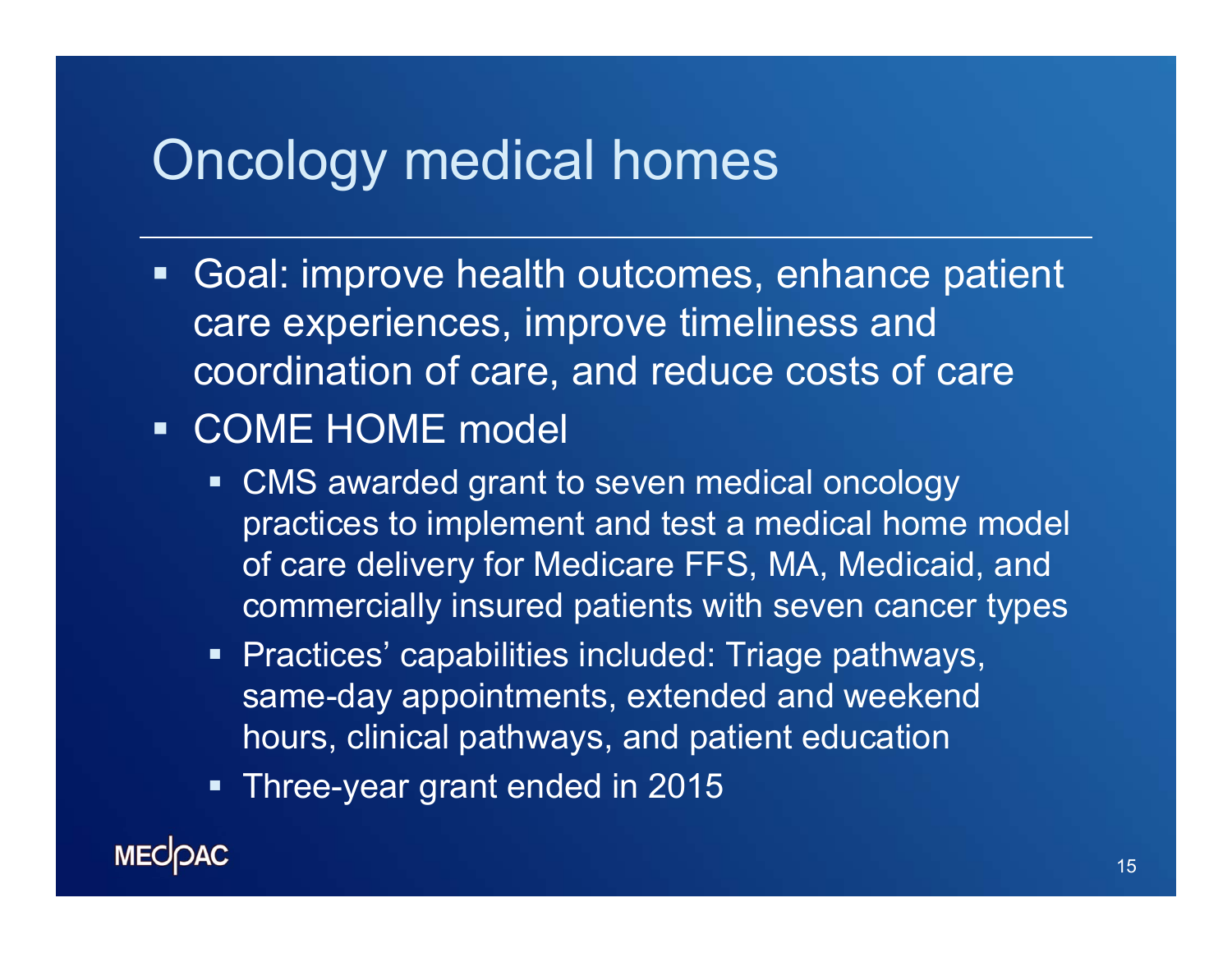# UnitedHealthcare oncology episodeof-care

- **Goal: remove revenue incentive to prescribe one** drug over another and strengthen incentive to prescribe on quality basis
- $\blacksquare$  Most services still paid under FFS
	- Drugs are paid ASP + 0%
	- **Fiat episode fee instead of drug add-on**
- **A** further incentive to reduce overall spending was the potential for shared savings
- **Between 2009 and 2012, reduction in total spending,** but increase in drug spending
- $\blacksquare$  Upcoming CMMI Oncology Care Model tests episode approach

**MECOAC**